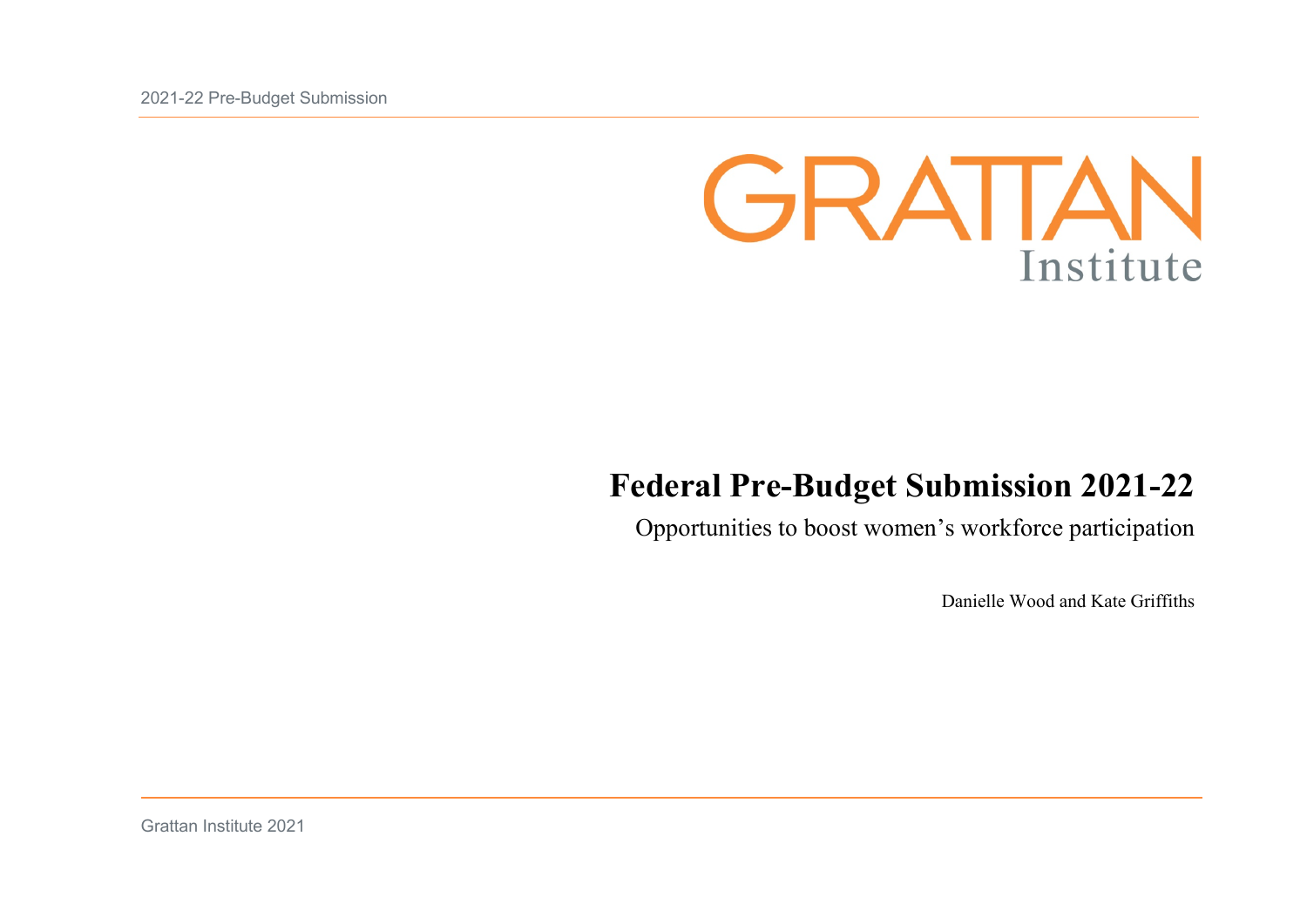## **Summary**

We welcome the opportunity to provide input in the development of the 2021-22 Federal Budget.

Australians who want to participate in the workforce or increase their paid work should be encouraged and supported to do so.

Yet many mothers with young children are deterred from returning to work, or taking on an extra day, because of the cost of childcare. The working patterns established in those first few years after the birth of a child can last a lifetime. Women who have had a child are much more likely to work part-time, even into their 50s and 60s, than women without children.

Making childcare more affordable is the single biggest policy lever the federal government has to support women's long-term workforce participation. And boosting workforce participation is one of the biggest economic growth opportunities for Australia, particularly in the wake of the COVID-19 pandemic.

The government should make incremental reforms to the Child Care Subsidy to reduce work disincentives, as part of its delayed 2020 review of the system.

Options for reform that would support women's workforce participation and economic growth over the medium term include:

- Raising the Child Care Subsidy, flattening the taper, and removing the annual cap.
- Making childcare free for the second and subsequent children.

• A universal 95 per cent subsidy on all childcare with no means testing or annual cap.

Tax-deductible childcare rightly recognises childcare as a working expense. But because the cost of childcare is so high, only about 10 per cent of families with young children would benefit. The remaining 90 per cent would go backwards without the current subsidy. Even an opt-in model, would add substantial complexity to the system for families.

Other options are available to make the subsidy system more accessible for all families, including extending the subsidy to registered nannies.

Boosting women's workforce participation through more affordable and accessible childcare would boost economic growth, underpin Australian living standards for decades to come, and help Australia to 'build back better' after the COVID crisis.

Further detail about the need for and nature of these reforms is provided in the **attached** Grattan Institute report, *Cheaper childcare: A practical plan to boost female workforce participation*.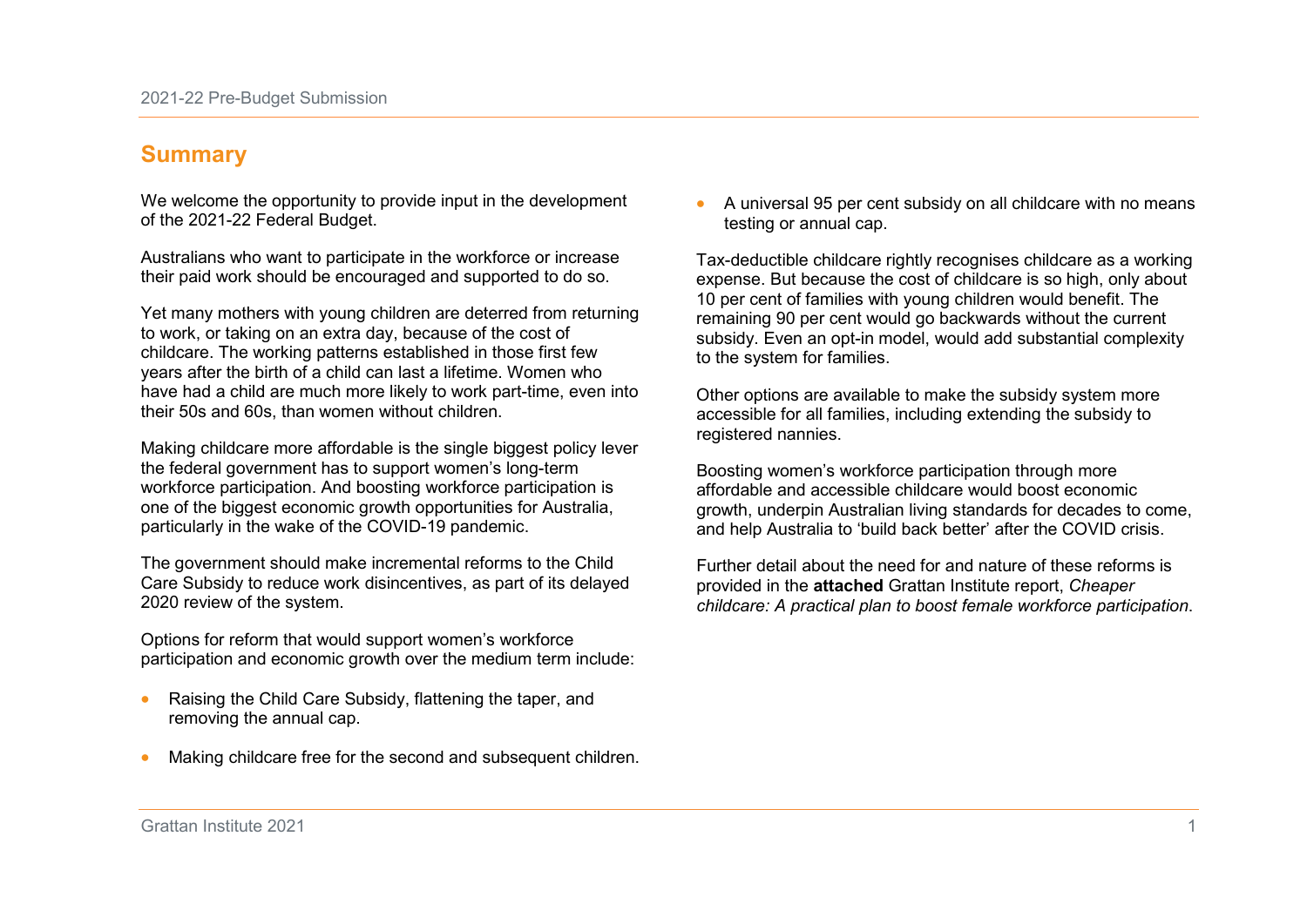# **1 Making childcare more affordable is one of the biggest economic growth opportunities**

Government policy decisions over the next few years will determine the path of the economic recovery and the kind of Australia that emerges on the other side of the crisis.

Australia cannot simply rely on business as usual to deliver longterm economic growth. [1](#page-2-0) Productivity growth had been low for at least a decade pre-COVID.<sup>[2](#page-2-1)</sup> And Australia's ageing population will reduce workforce participation in decades to come. [3](#page-2-2)

In addition to getting the broad macroeconomic settings right in the wake of COVID-19, investment in childcare is probably the single biggest policy lever the federal government has to promote workforce participation and boost productivity.

### **1.1 Rebuilding after COVID-19**

Australia's economic growth in recent years relied heavily on population growth.[4](#page-2-0) But population growth is likely to be slow for quite some time given restrictions on migration and declining fertility rates.

Quick and widespread rollout of an effective vaccine could be a game-changer for migration, but even under the best scenarios, Australia's population growth is still expected to remain below pre-COVID trajectories for at least a decade.<sup>[5](#page-2-3)</sup> Reduced migration will

<span id="page-2-5"></span><span id="page-2-4"></span><span id="page-2-3"></span><span id="page-2-2"></span><span id="page-2-1"></span><span id="page-2-0"></span>make Australia's population both smaller and older than was expected before the pandemic.<sup>[6](#page-2-1)</sup>

This means that workforce participation and productivity will need to do the heavy lifting in driving long-term growth and improving living standards.

Australia's medium- and long-term economic prospects depend on maintaining the pace of the economic recovery, minimising the impact of further outbreaks, and building back better.<sup>[7](#page-2-4)</sup>

### **1.2 Now is the time to invest in early education and care**

Investing further in early education and care makes sense as both a short- and long-term economic response to the pandemic recession.

Accessible, high-quality education and care helps children and the economy.

It has long-term benefits for children's learning and development, including 'school readiness', especially for disadvantaged children.[8](#page-2-5)

-

<sup>1</sup> Even before the crisis, unemployment levels were too high to kick-start inflation and wage growth: Coates and Cowgill (2020); Ellis (2019).

<sup>2</sup> PBO (2020). The PBO suggests 'productivity growth may remain closer to the trend of around 1 per cent on average since 2005, lower than the 1.5 per cent assumed at the 2015 Intergenerational Report'.

<sup>3</sup> Hockey (2015); PBO (2019).

<sup>4</sup> Colebatch (2019).

<sup>&</sup>lt;sup>5</sup> Treasury Centre for Population (2020).

 $6$  Treasury Centre for Population (2020).

<sup>7</sup> PBO (2020); IMF (2020).

<sup>&</sup>lt;sup>8</sup> AEDC (2014); OECD (2017). For a more detailed discussion see Wood et al. (2020a), pp. 14-15.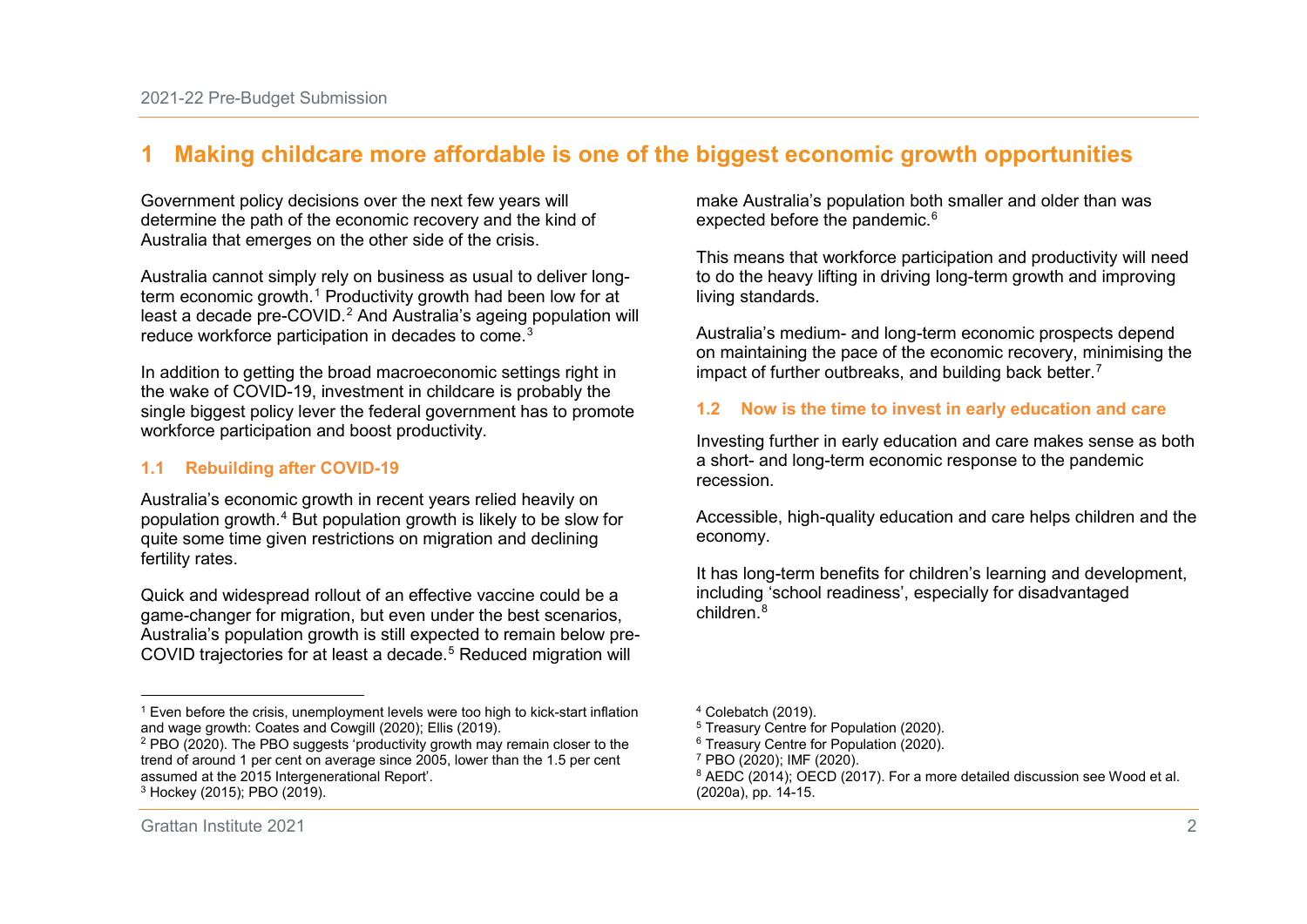And affordable childcare helps the economy by providing more choices for parents, particularly mothers, about whether, and how much, they would like to work.

The critical support childcare provides to the workforce participation of parents was recognised early in the crisis.<sup>[9](#page-3-0)</sup> The Federal Government's temporary Relief, Transition, and Recovery Packages for early childhood education and care have largely succeeded in keeping childcare centres open through the crisis so far.

But as economy-wide supports such as JobKeeper and JobSeeker are wound back and the activity test comes back into force,[10](#page-3-1) some parents may no longer be able to afford care. History and overseas evidence suggest it will be overwhelmingly mothers who withdraw from work if paid care is out of reach.<sup>[11](#page-3-0)</sup>

Loss of childcare reduces parents' capacity to be 'job ready' and to pick up jobs or additional hours as they become available.

But beyond supporting the economic recovery, cheaper childcare would also boost workforce participation in the longer term.

### <span id="page-3-4"></span><span id="page-3-3"></span><span id="page-3-2"></span><span id="page-3-1"></span><span id="page-3-0"></span>**1.3 Affordable childcare is a critical enabler of both participation and productivity**

Financial barriers discourage parents, especially mothers, from returning to work and taking on more paid work.

The combination of tax, welfare settings, and out-of-pocket childcare costs – the 'workforce disincentive rate' – can be particularly punishing for the fourth and fifth day of work. [12](#page-3-1) These strong financial disincentives to work hold even after the income tax cuts in the 2020 Budget (Figure 1.1).<sup>[13](#page-3-2)</sup>

As a result, the typical Australian woman with pre-teenage children works 2.5 days a week, and the proportion of Australian women working part-time is higher than almost any other developed economy.[14](#page-3-3)

Childcare costs remain the biggest component of the financial barrier to going full-time (Figure 1.2), with many women losing more than they gain by working an extra day.<sup>[15](#page-3-4)</sup>

Boosting childcare support is a critical enabler of both participation and productivity. It makes it more affordable for parents, especially mothers, to do more paid work if they want to.

<sup>11</sup> Wood et al. (2020a)

<sup>-</sup><sup>9</sup> Wood et al. (2020b)

 $10$  To be eligible for the Child Care Subsidy, both parents must complete a certain number of hours of approved activities, such as paid work, study, or volunteering. This 'activity test' was eased during the pandemic to ensure that families whose employment was affected by COVID-19 were still able to get subsidised childcare. The activity test comes back into force from 4 April 2021: Department of Education, Skills and Employment (2020a).

<sup>12</sup> Wood et al. (2020a), p.1.

 $13$  Figure 1.1 includes the Stage 2 personal income tax cuts and the temporary LMITO as per the tax settings for the current financial year (2020-21).

<sup>&</sup>lt;sup>14</sup> Australia has the fourth-highest rate of part-time work among women in the 36 OECD countries: OECD (2020).

<sup>15</sup> Wood et al. (2020a), p.8-10.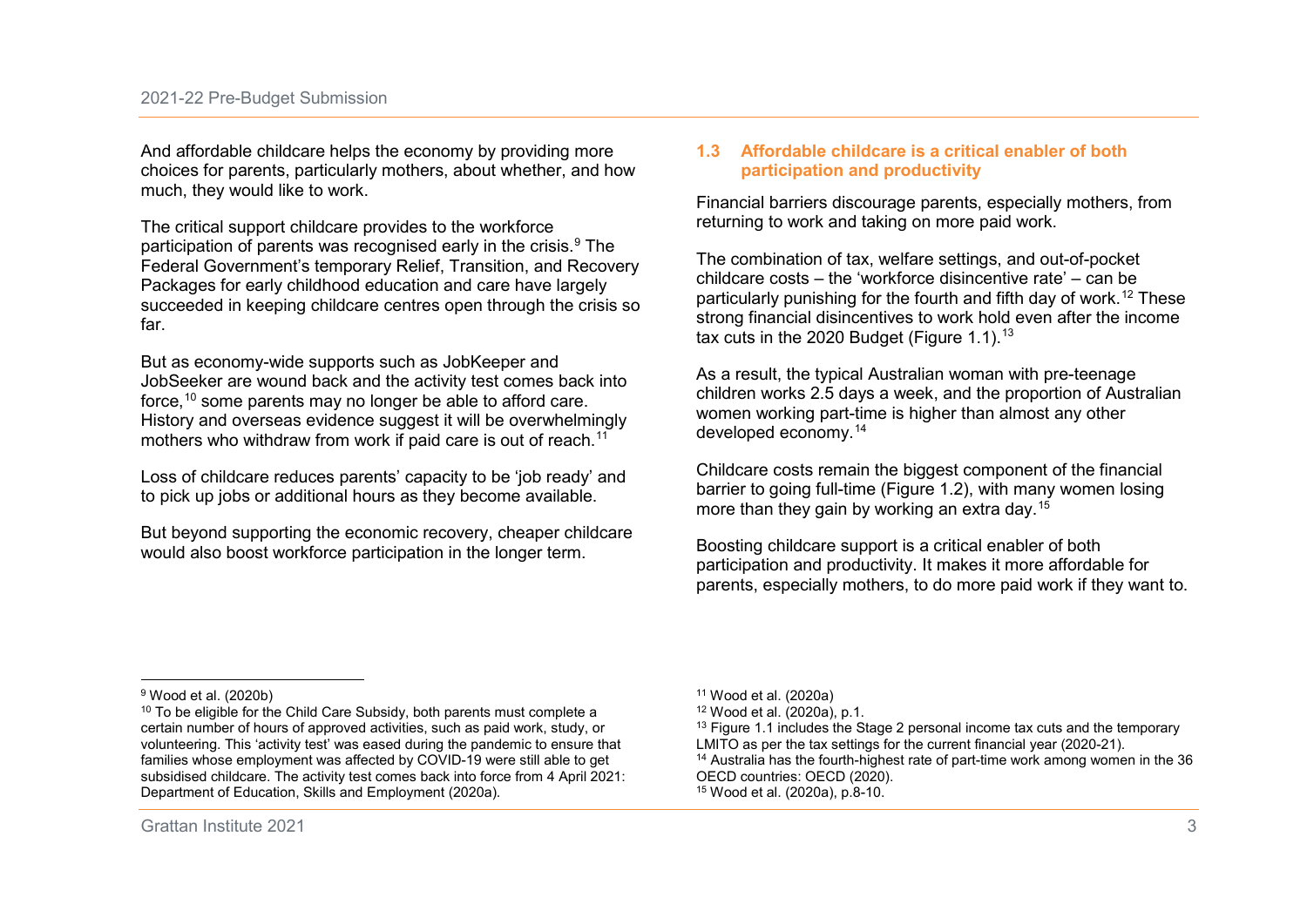And when talented people are prevented from contributing at their comparative advantage it also constrains economic productivity. [16](#page-4-0)

**Figure 1.1: Disincentives to work are very high for second earners (even after the recent tax cuts)**

Workforce disincentive rate 2020-21, second earner with two young children



*Notes: The WDR represents the financial disincentive from the second earner working an additional day. Primary earner works full time. Shaded area shows cameos of a primary earner with a higher FTE salary than the secondary earner. Two children, both require childcare. Every day of work for the second earner results in exactly one day of approved childcare. Cost of childcare assumed to be \$110 per day. Renting, paying sufficient rent to get maximum CRA if qualify under income test. Includes the Stage 2 personal income tax cuts and the temporary LMITO.*

*Source: Grattan analysis.*

-

<sup>16</sup> https://bfi.uchicago.edu/insight/research-summary/the-allocation-of-talent-andus-economic-growth/

<span id="page-4-0"></span>More than half of parents who want to do more paid work (twothirds of whom are women) say childcare is the main barrier preventing them from doing so.[17](#page-4-0)

**Figure 1.2: Net childcare cost is the major contributor to very high workforce disincentives**

Workforce disincentive rate 2020-21, second earner with two young children



*Notes: Cameo models with secondary earner earning the same full-time salary as the primary earner. Primary earner works full time. Two children, both require childcare. Every day of work for the second earner results in exactly one day of approved childcare. Cost of childcare assumed to be \$110 per day. Renting, paying sufficient rent to get maximum CRA if qualify under income test. Includes the Stage 2 personal income tax cuts and the temporary LMITO.* 

*Source: Grattan analysis.*

<sup>17</sup> ABS (2019). There are many different barriers within 'childcare', the main one being cost, see Wood et al. (2020a), Figure 3.1.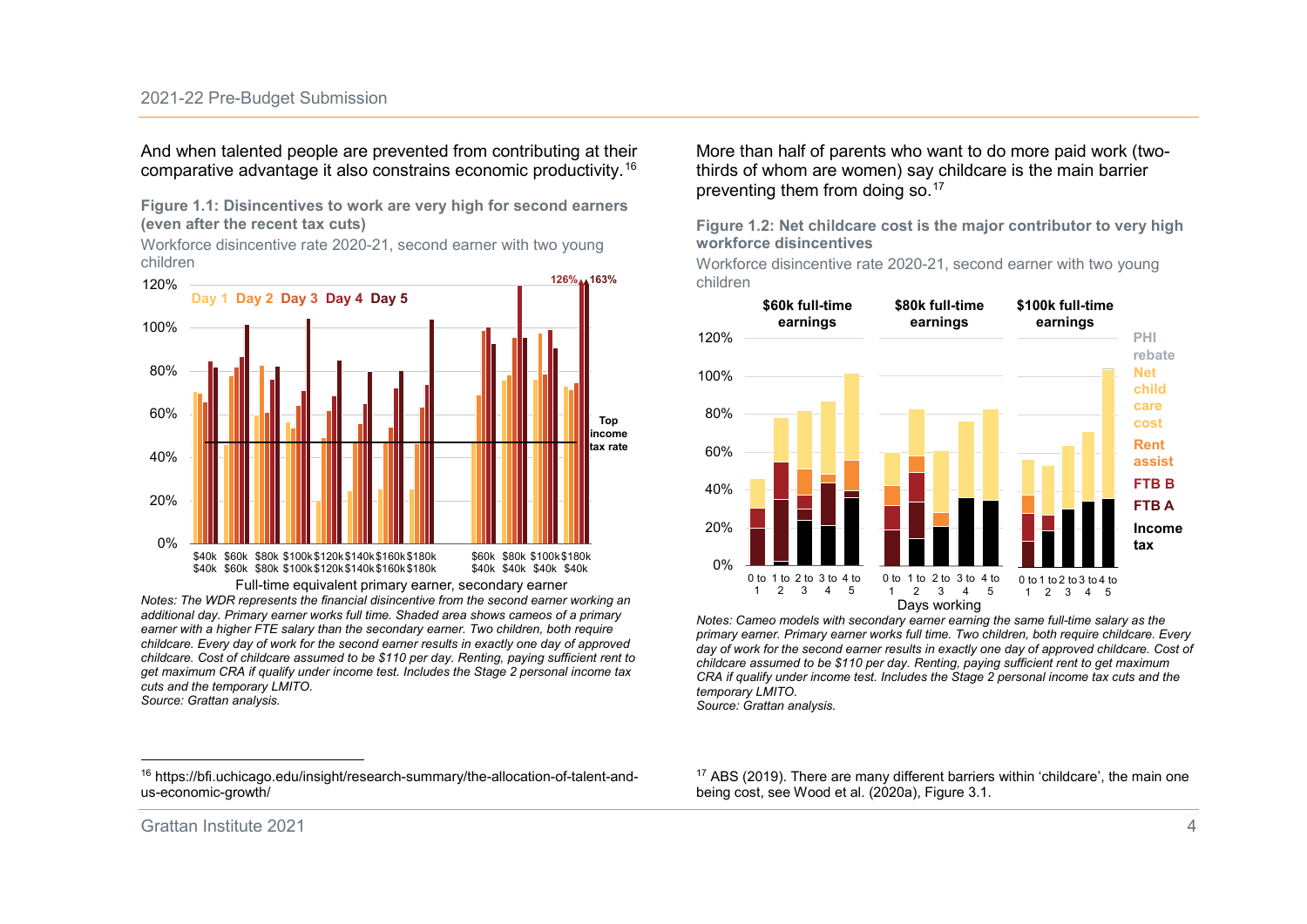#### **1.4 Out-of-pocket childcare costs remain high in Australia, despite previous reform efforts**

Australia's out-of-pocket childcare costs are high by international standards, even with significant government support via the Child Care Subsidy.

Childcare costs absorb 18 per cent of household income for an average-earning Australian couple with two young children. The OECD average in 2019 was 10 per cent.<sup>[18](#page-5-0)</sup>

For a family with income of less than \$70,000, getting the maximum subsidy,[19](#page-5-1) out-of-pocket childcare costs are still about \$8,500 a year for two children in full-time care. For a family where each parent earns \$80,000, out-of-pocket childcare costs are about  $$26,000$  a year.  $^{20}$  $^{20}$  $^{20}$ 

Unsurprisingly, about half of Australian parents with children under 5 say they struggle with the cost of childcare.<sup>[21](#page-5-3)</sup>

The Women's Economic Security Statement 2020 identifies childcare as a critical support and notes the government's commitment to increase investment in childcare 'over the next few years to around \$10 billion per year'. [22](#page-5-4)

But expected investments in childcare over many years have not been realised (Figure 1.3). This is partly because childcare usage

#### <span id="page-5-4"></span><span id="page-5-3"></span><span id="page-5-2"></span><span id="page-5-1"></span><span id="page-5-0"></span>has not met government expectations, and partly because of policy changes that restricted eligibility.[23](#page-5-3)

**Figure 1.3: Expected investments in childcare have not been realised**

Real government expenditure on the Child Care Subsidy and earlier childcare schemes, \$ billions



*Source: Grattan analysis of Commonwealth Budget Papers.*

under 5 reported difficulty with the cost of childcare, compared with just over a third in 2002: Wilkins et al. (2019). In the 2019 'Australia Talks' survey, 56 per cent of women with young children and 50 per cent of men with young children reported difficulties with the cost of childcare (ranking it 7-to-10 on a 10 point scale): ABC (2020), sample size 3,073.

<sup>22</sup> Australian Government (2020), p.39.

14

<sup>23</sup> The 2018 CCS reforms included an activity test.

<sup>-</sup><sup>18</sup> OECD (2020).

 $19$  The maximum subsidy is 85 per cent for households with income less than \$69,390, with an hourly rate cap on costs subsidised.

 $20$  This assumes full-time care at \$110 day (on par with the hourly rate cap). Without any subsidy the total cost for two children in full-time care would be \$57,000 per year.

 $21$  In the 2017 HILDA survey, almost half of parents of children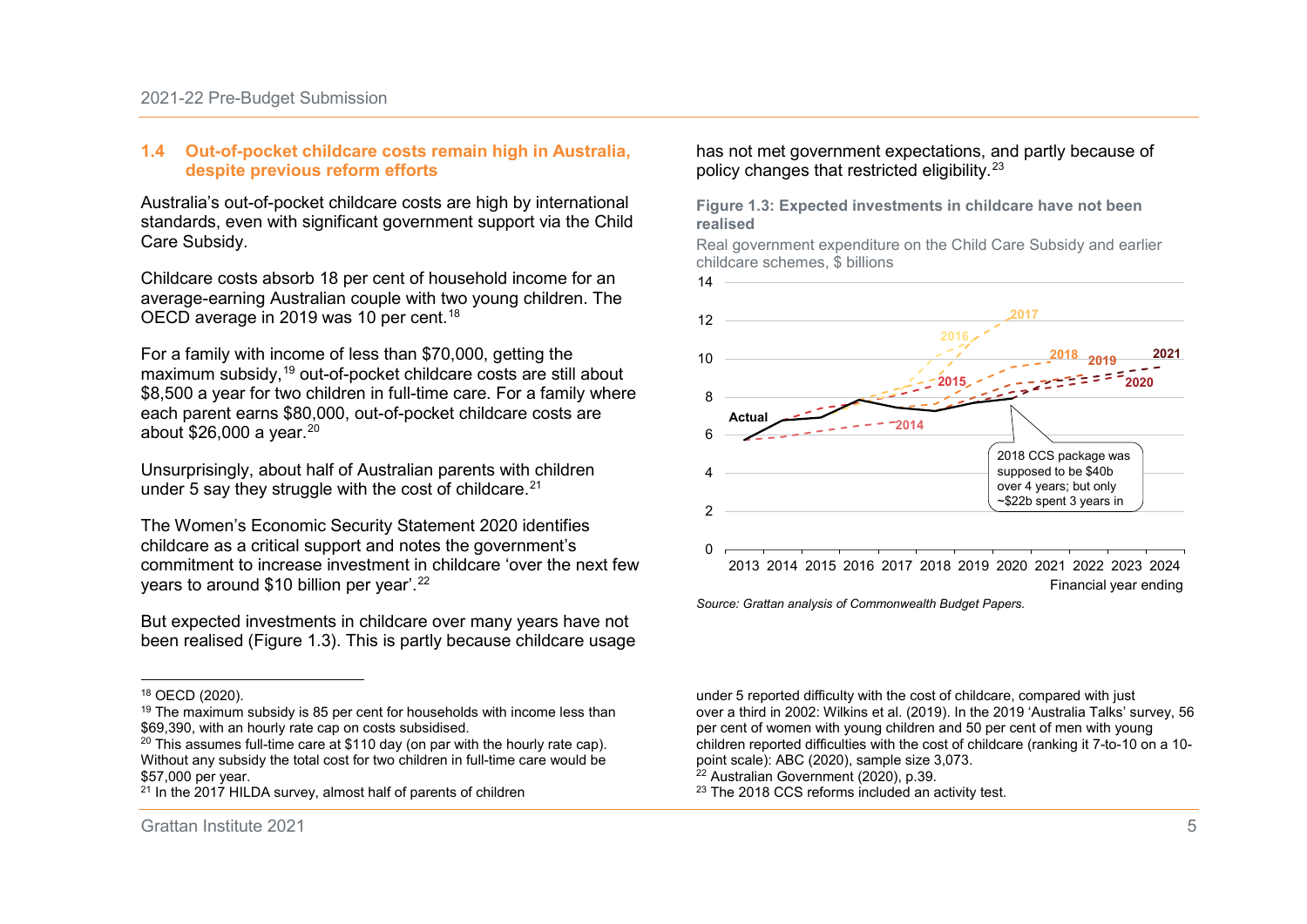# **2 Policy changes that would make childcare more affordable and accessible**

There are simple steps that can be taken within the existing Child Care Subsidy framework that would significantly reduce out-ofpocket costs and improve the returns-from-work for the primary carer. There are also ways the current system could be extended to make childcare more accessible for all families.

Several options to make childcare more affordable are summarised in Table 1.

### **2.1 Boosting the Child Care Subsidy**

In a recent Grattan Institute report, *Cheaper childcare*, we modelled a range of reforms to make childcare more affordable and reduce the disincentives to working full-time.

We recommended increasing the maximum Child Care Subsidy from 85 per cent to 95 per cent, flattening and simplifying the taper, and removing the annual cap (Figure 2.1).

This option would reduce most workforce disincentive rates – the proportion of income lost through higher taxes, loss of family benefits, and higher childcare costs – to less than 70 per cent. With the removal of the annual cap, and the simpler taper rules, parents would be better able to understand the impact of additional earnings on their childcare costs.

We estimate that these changes would cost an extra \$5 billion a year (not including additional income taxes that would partially offset this) and deliver a GDP boost of about \$11 billion a year.

If the Government were looking for a smaller step in the right direction, then slowing the taper rate on the current subsidy would go a long way to reducing the financial barriers to working an extra day for most single parents and 'second earners' in a couple (usually women).

**Figure 2.1: Our recommended approach is a higher childcare subsidy for everyone, with a flatter taper**



*Notes: The distribution of family income is estimated as at 2019-20 from 2017-18 data. A family is defined as a unique income unit in the ABS Survey of Income and Housing. Source: Grattan analysis of ABS (2019).*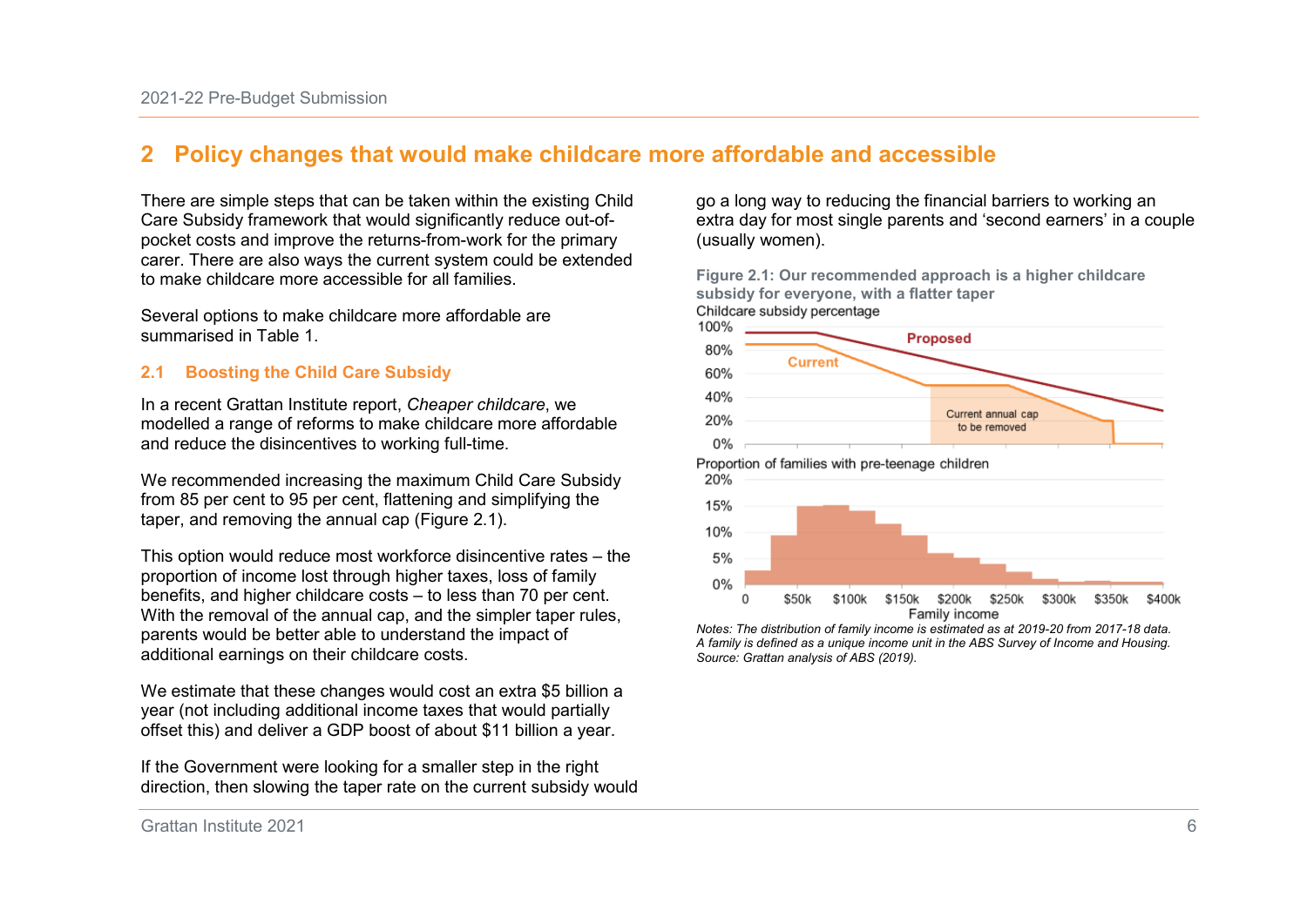| Option                                                                    | <b>WDR</b><br>impact                                                                     | Cost               | Economic<br>impact                                 | Complexity for<br>parents                                                                            | Complexity to<br>administer                                                | 'Fairness'                                                              |
|---------------------------------------------------------------------------|------------------------------------------------------------------------------------------|--------------------|----------------------------------------------------|------------------------------------------------------------------------------------------------------|----------------------------------------------------------------------------|-------------------------------------------------------------------------|
| <b>Subsidy boost:</b><br>lift the subsidy to<br>95%, flatten the<br>taper | <b>Most WDRs</b><br>under 70%                                                            | \$5 <sub>b</sub>   | 13%<br>hours,<br>\$11b GDP                         | One taper, no<br>annual cap                                                                          | Same information<br>required as under<br>current system                    | Similar<br>distribution of<br>benefits to<br>current system             |
| <b>Second child:</b><br>second and<br>subsequent<br>children free         | <b>Most WDRs</b><br>under 80%                                                            | \$3 <sub>b</sub>   | 5% hours,<br>\$6b GDP                              | Can be unclear<br>which child's care is<br>free                                                      | Need to collect<br>information about<br>other children in<br>care          | Only helps<br>families with<br>multiple<br>children in care             |
| Universal:<br>Universal 95%<br>subsidy                                    | <b>Most WDRs</b><br>under $60\%$ ;<br>many under<br>40% even<br>with 2 young<br>children | \$12b              | 27%<br>hours,<br>\$27b GDP                         | Net childcare cost is<br>constant across<br>days, unaffected by<br>income                            | Fewer questions<br>required than<br>under current<br>system                | <b>Transfers much</b><br>more to high<br>earners than<br>current system |
| Tax-deductible:<br><b>Deductions</b><br>instead of a<br>subsidy           | <b>Increases</b><br><b>WDRs</b>                                                          | Saving             | Negative                                           | Unclear how much<br>care will be<br>subsidised until tax<br>time                                     | Administered<br>through income<br>tax return                               | <b>Most families</b><br>are worse off,<br>especially low-<br>income     |
| Opt-in tax-<br>deductible:<br>Deductions or a<br>subsidy                  | <b>Decreases</b><br>only a small<br>range of<br><b>WDRs</b>                              | \$0.5 <sub>b</sub> | 0.1%<br>hours,<br>\$0.4 <sub>b</sub><br><b>GDP</b> | Very hard to identify<br>optimum choice,<br>impact of working<br>extra days, and<br>cashflow impacts | Need to capture<br>parents' choice,<br>and maintain two<br>payment systems | Only the<br>highest-earning<br>10% of families<br>benefit               |

**Table 1: Options for reform – the pros (darker) and cons (lighter)**

*Notes: Darker colours indicate the option more strongly meets the criteria. Grey indicates the option does not meet the criteria at all. WDRs = workforce disincentive rates. Increase in hours refers to 'marginal worker' and single-parent hours in households with at least one child under 6. A 'marginal worker' is the partner in a couple working less hours. Source: Grattan analysis.*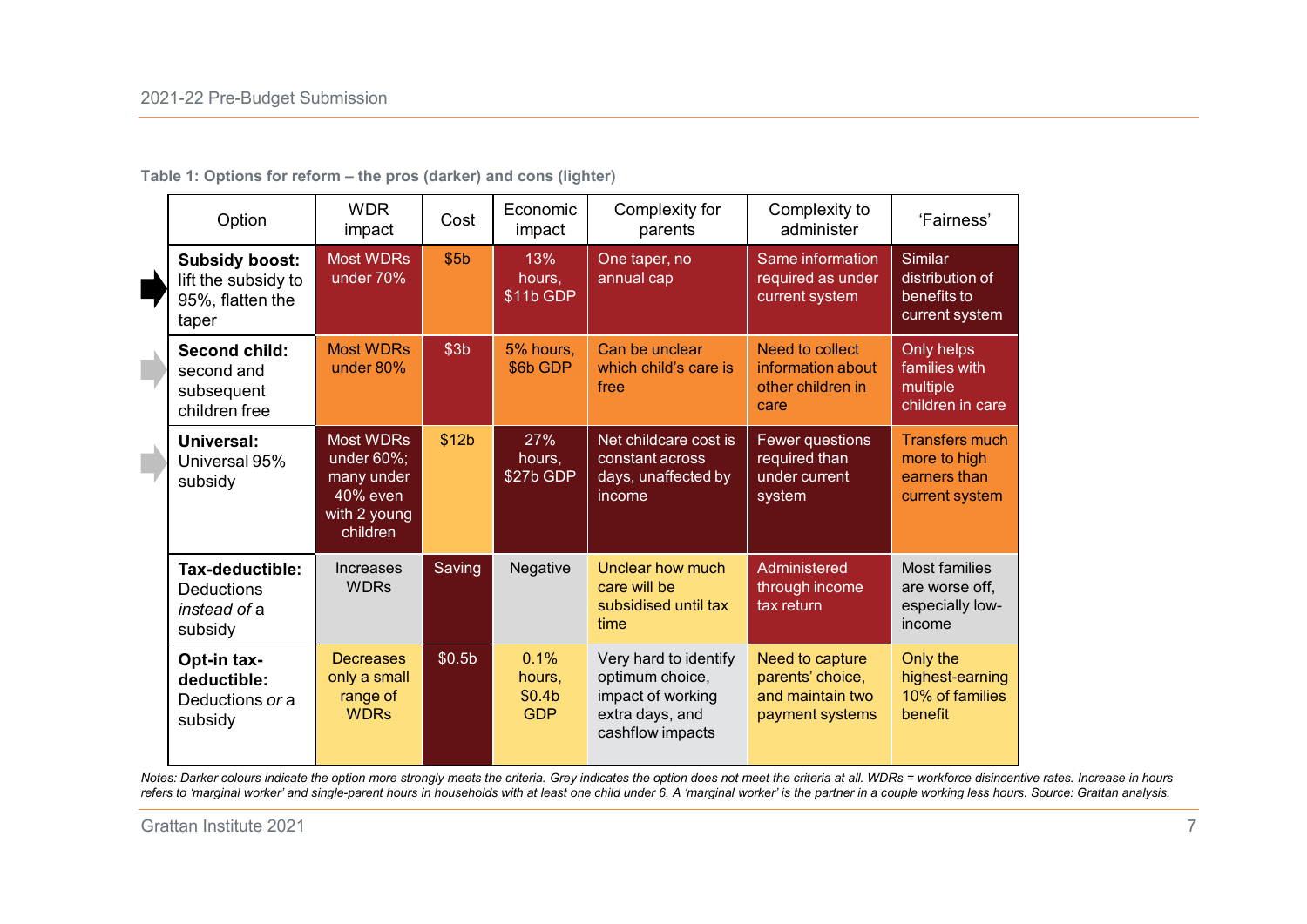### **2.2 Second child free**

This reform would make childcare free for second and subsequent children.[24](#page-8-0) This recognises the fact that childcare is especially expensive for families with multiple children in care.

By targeting these families, this option would reduce most workforce disincentive rates to less than 80 per cent. The budget cost would be about \$3 billion (not including additional income taxes that would partially offset this), and it would deliver a boost to GDP of about \$6 billion a year.

The second child option helps families with multiple children right across the income spectrum (Figure 2.2). It would particularly help families with more than one child under school-age. This situation usually applies for only a few years at most – but these years are important to mothers' longer term workforce participation.[25](#page-8-1)

This option would be a little more difficult to administer than the current system. To accurately estimate the appropriate subsidy for a child, a childcare centre would need to know the total cost of all other paid care being used by the child, as well as the total cost of paid care being used by all other children in the family.

<span id="page-8-1"></span><span id="page-8-0"></span>**Figure 2.2: All families with multiple children would be better off under the 'second child free' option, especially those working more** Annual gain for families with two children in care, 2019-20 \$40,000



*Notes: Cameo models with secondary earner earning the same full-time salary as the primary earner unless otherwise specified (shaded area). Primary earner works full time. Two children, both require childcare. Every day of work for the second earner results in exactly one day of approved childcare. Cost of childcare assumed to be \$110 per day. Renting, paying sufficient rent to get maximum CRA if qualify under income test. Source: Grattan analysis.*

care for the most days. For a family with one child in long-day care and another using out-of-school-hours care, the 'first child' will usually be the one in day care.  $25$  Wood et al. (2020a), Chapter 4.

<u>.</u>

<sup>&</sup>lt;sup>24</sup> The 'first child' for the purpose of subsidy calculation would be the child incurring the highest childcare cost. In most cases this will be the child who is in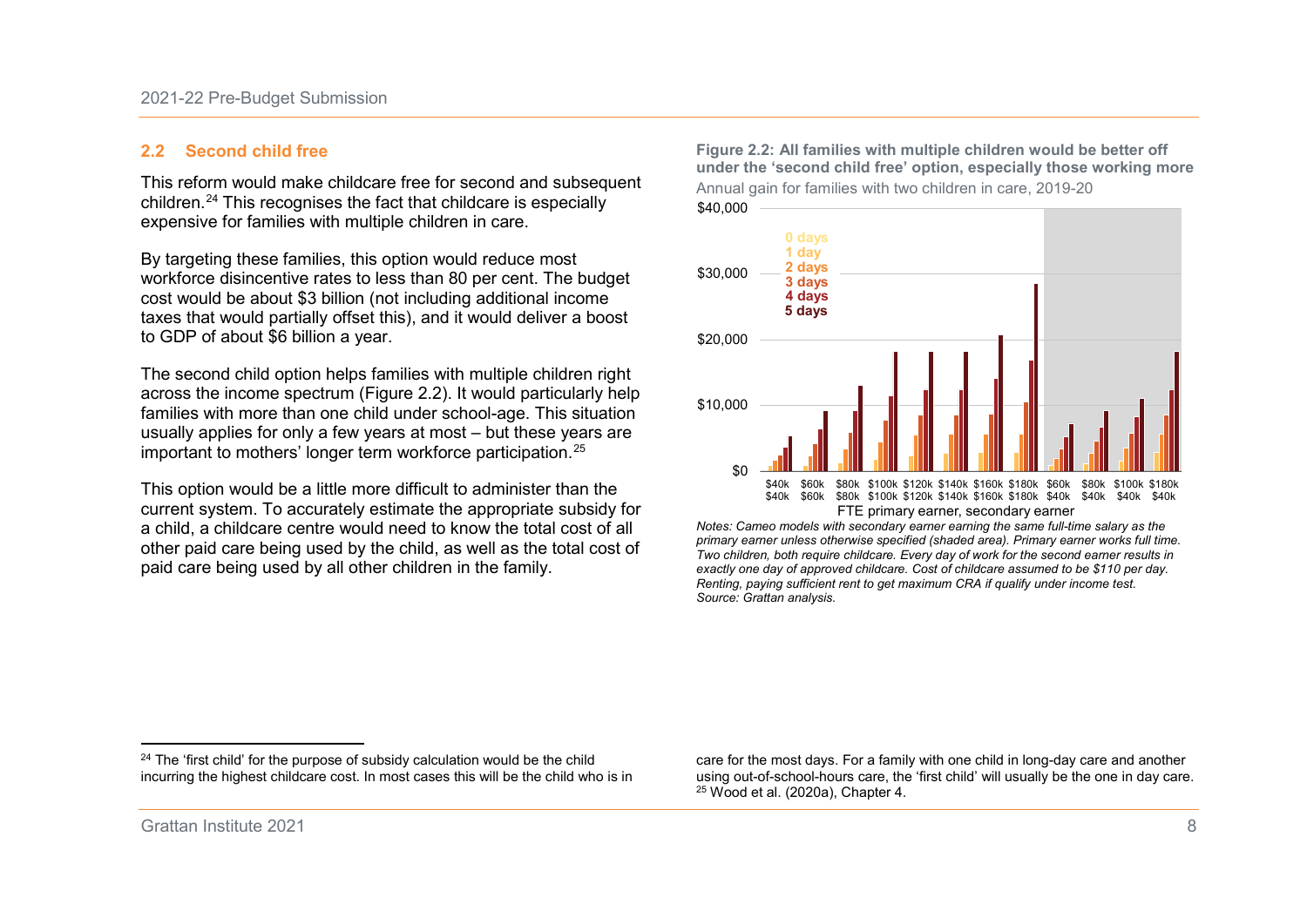#### **2.3 Universal childcare**

A move to universal non-means tested childcare is the most ambitious reform option, providing the biggest boost to workforce participation and significantly simplifying the system for parents.

We modelled a universal option with a small co-payment and an activity test – a 95 per cent subsidy on all childcare with no means testing or annual cap.

This option would have the biggest impact on workforce disincentive rates. They would fall to less than 60 per cent for most families, and to less than 40 per cent for many.

As a result, the universal option would deliver the biggest GDP boost (about \$27 billion per year), but it would also be the most expensive (costing about \$12 billion a year). One way to reduce the upfront cost would be to phase it in, for example starting with universal care for children aged 3 and 4.

It would be the simplest option for parents to understand (the cost of additional childcare would be very clear). And it would be easier to administer than the current system, because it would require parents to provide less information than at present.

But it also raises questions about fairness. Historically, childcare subsidies have been means-tested. Unsurprisingly, high-income families would get the greatest increase in benefits if the means test was removed. A family with two children and combined income of \$360,000 normally receives no subsidy. Under the universal option, they could claim more than \$50,000 a year in childcare subsidies if both children were in childcare five days a

<span id="page-9-0"></span>week. In contrast, families with a combined income of \$80,000 would receive an increase of about \$8,000 a year compared to the current scheme. Everyone would have access to the same total benefit in absolute terms, but the *change* in benefit may be perceived as unfair.

Making childcare free would probably trigger a very large increase in demand, so such a change would need to be phased in over several years. It would also need to be supported by other policy changes – including to workforce training, and quality standards and assessment – to ensure adequate supply at an appropriate quality.

### **2.4 Making childcare tax-deductible would benefit very few**

Tax-deductible childcare rightly recognises childcare as a working expense. But because the cost of childcare is so high, only about 10 per cent of families with pre-school children pay enough tax to benefit (Figure 2.3).

An 'opt-in' model would ensure that no one is worse of <sup>[26](#page-9-0)</sup> (most families would go backwards otherwise). But an opt-in model would also make the system significantly more complex.

Most families would need help to identify the right option for them. Making the right choice between the Child Care Subsidy and taxdeductibility would be particularly tricky where one or both earners have variable earnings (for example for small business owners, sole traders, and casual and shift workers). The choice also becomes more complex for families with multiple children using different kinds of care (day care, after-school care etc.).

<sup>-</sup><sup>26</sup> Dixon et al. (2019).

Grattan Institute 2021 9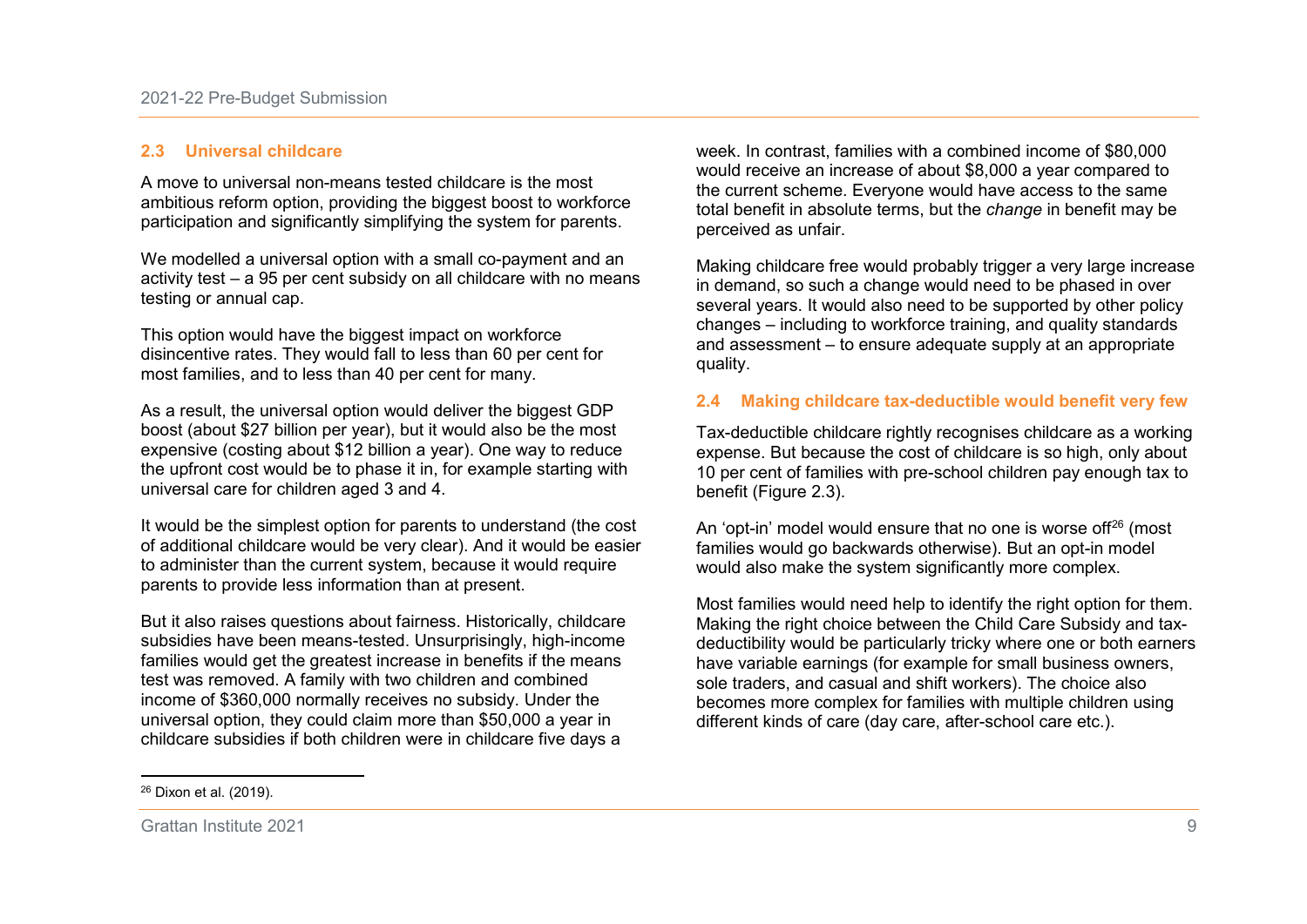**Figure 2.3: Under opt-in tax-deductibility, very few families would be better off; for most families there is no change**

Dollar impact from proposal, 2019-20



*Notes: Under the 'proposed' scenario, instead of the Child Care Subsidy, the cost of childcare would be fully tax-deductible against the lower-earning member of a couple. The WDR represents the financial disincentive from the second earner working an additional day. Primary earner works full-time. Shaded area shows cameos of a primary earner with a higher FTE salary than the second earner. Two children, both require childcare. Every day of work for the second earner results in exactly one day of approved childcare. Cost of childcare assumed to be \$110 per day. Renting, paying sufficient rent to get maximum Commonwealth Rent Assistance if qualifying under income test. Source: Grattan analysis.*

Even if families were among the 10 per cent better off under the tax-deductible model, they may still prefer the Child Care Subsidy to avoid the cash flow issues of waiting for a refund at tax time. Full-time childcare in a long day care centre costs about \$29,000

*.* 

<span id="page-10-1"></span><span id="page-10-0"></span>*per child* per year (\$110/day) without the Child Care Subsidy. Many of the families who would be 'better off' under tax-deductible childcare are currently eligible for an upfront subsidy of 20-50 per cent of this cost.

We estimate that an opt-in tax-deductible model would cost about \$550 million and the benefit to GDP would be about \$400 million, assuming all families make the right choice. But this model does nothing to alleviate work disincentives for 90 per cent of families with young children.

#### **2.5 Options to broaden access to childcare**

In addition to affordability concerns, there is a separate question about whether government support should be made available to a wider range of childcare options. For example, extending the Child Care Subsidy to registered nannies would support access to childcare for shift workers, weekend workers, workers on rotating rosters, and children with special needs.

The Productivity Commission recommended this in 2014, <sup>[27](#page-10-0)</sup> and a trial was conducted in 2016 and 2017. Participating parents reported increasing their working hours, but uptake was initially very low because of substantial out-of-pocket costs. [28](#page-10-1) Uptake improved when a more attractive subsidy was offered, but the benefits largely flowed to families already using a nanny. [29](#page-10-0)

The Government introduced a targeted In Home Care program instead. That program provides a higher subsidy to a small

<sup>-</sup>27 Productivity Commission (2014), p.16.

<sup>28</sup> Povey et al. (2017).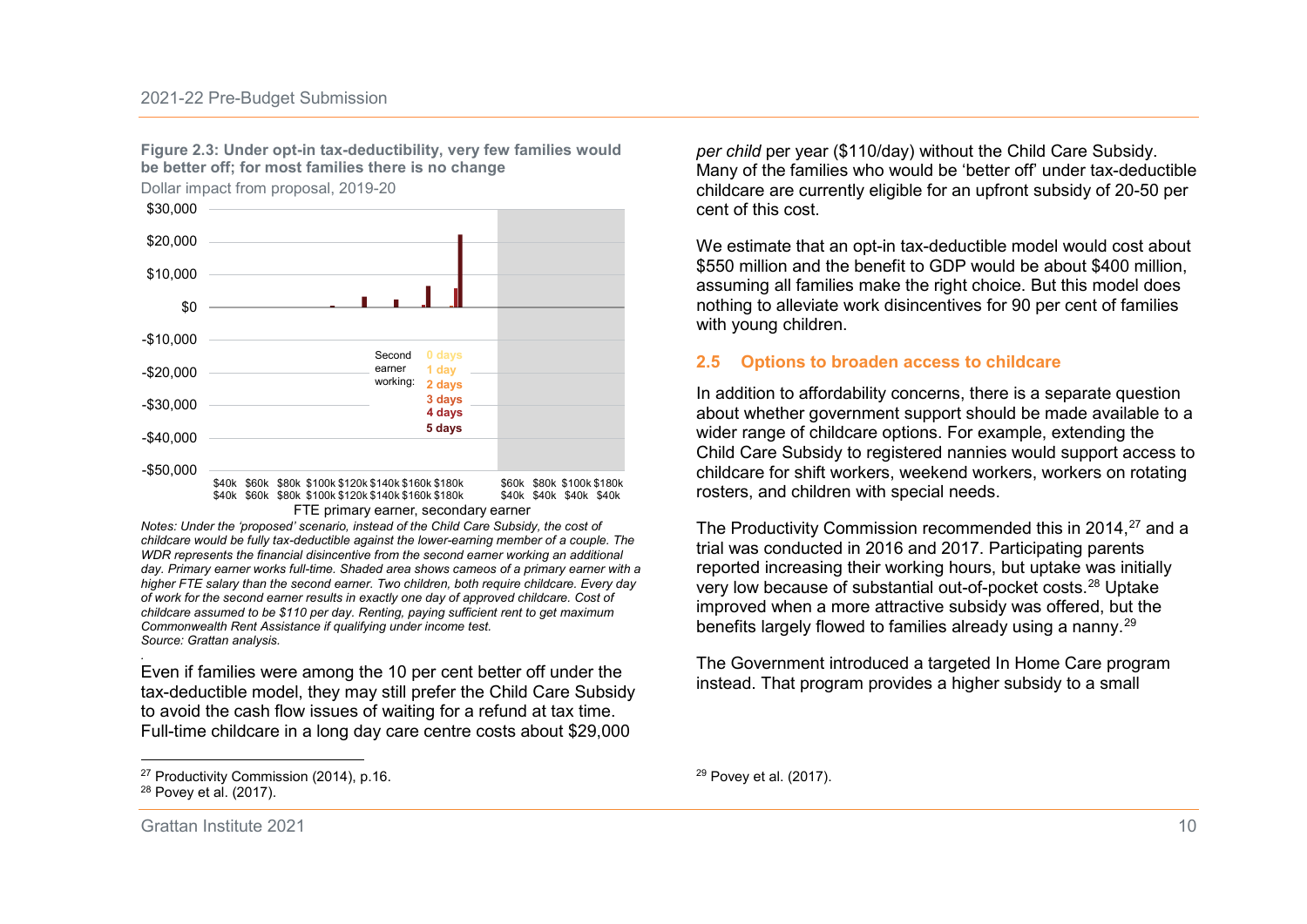number of families, but very few places are available.<sup>[30](#page-11-0)</sup> The In Home Care program could be expanded, and/or the Child Care Subsidy could be extended to registered nannies (at the same benchmark price as day care).<sup>[31](#page-11-1)</sup> This would give families more options when day care is not available or is insufficiently flexible to meet their work needs.

Relaxing the activity test or expanding the Child Care Safety Net would also support access to childcare, especially for single parents.[32](#page-11-2) There is strong evidence that this would support children's learning and development,<sup>[33](#page-11-1)</sup> but fewer quarantees that it would necessarily boost workforce participation. There may still be longer-term benefits for workforce participation though, because to be 'job ready', parents need reliable access to childcare.

### **2.6 Expanding the planned review of the Child Care Subsidy**

The Federal Government could make changes to the Child Care Subsidy as part of its planned review of the system, originally scheduled for 2020 but delayed because of the pandemic.

Any changes to the Child Care Subsidy should be accompanied by a review of the hourly rate cap, and an ACCC market study of the childcare sector to identify any barriers to competition that could be putting upward pressure on fees.<sup>[34](#page-11-2)</sup>

<span id="page-11-2"></span><span id="page-11-1"></span><span id="page-11-0"></span>Further detail about the need for and nature of the policy changes proposed here is provided in the **attached** Grattan Institute report, *Cheaper childcare: A practical plan to boost female workforce participation*.

Boosting women's workforce participation through more affordable and accessible childcare would boost economic growth, underpin Australian living standards for decades to come, and help Australia to 'build back better' after the COVID crisis.

meet the activity test are able to get 24 hours of subsidised care per child per fortnight: Department of Education, Skills and Employment (2020c). <sup>33</sup> Good-quality early childhood education and care has benefits for children's development, especially vulnerable children: Tayler (2016); Tseng et al (2019); 'Early Learning: Everyone Benefits' campaign (2019).<br><sup>34</sup> Wood et al. (2020a), Chapter 5.

<sup>-</sup> $30$  3,200 places Australia-wide for families who most need affordable, flexible care: Department of Education, Skills and Employment (2020b).

 $31$  Applying the same benchmark price and taper, as well as the activity test, would stem the flow of benefits to high-income families who might choose to use a nanny anyway, and would reduce the risks of rorting.

<sup>&</sup>lt;sup>32</sup> As part of the current Child Care Safety Net, low-income families who do not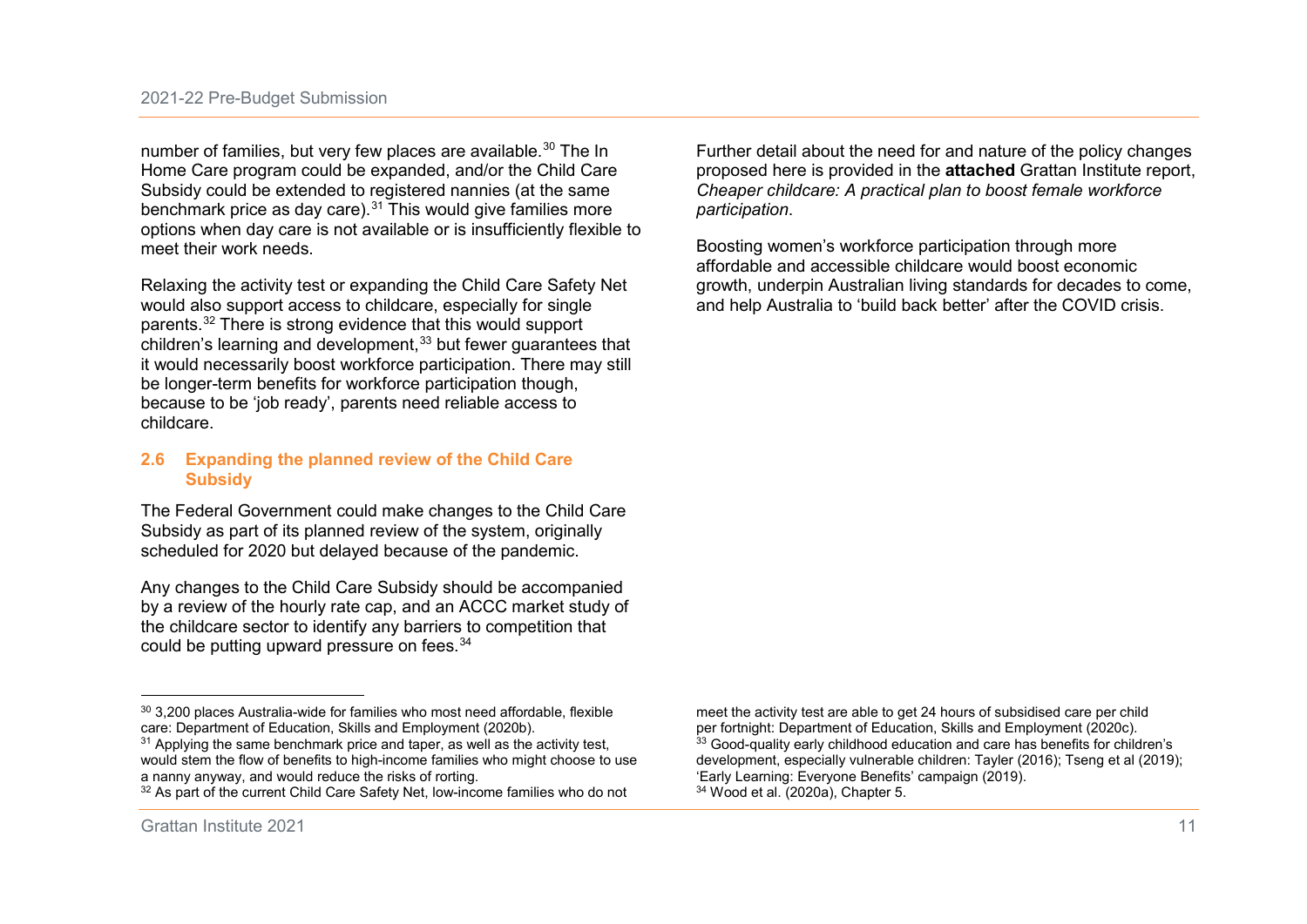# **References**

ABC (2020). Australia Talks survey results. Australian Broadcasting Corporation: [https://www.abc.net.au/news/2020-12-](https://www.abc.net.au/news/2020-12-10/australia-talks-data-explorer/12946988#/responses/when-it-comes-to-finding-child-care-over-the-last-months-how-much-difficulty-have-you-had-with-the-following-juggling-multiple-child-care-arrangements) [10/australia-talks-data-explorer/12946988#/responses/when-it](https://www.abc.net.au/news/2020-12-10/australia-talks-data-explorer/12946988#/responses/when-it-comes-to-finding-child-care-over-the-last-months-how-much-difficulty-have-you-had-with-the-following-juggling-multiple-child-care-arrangements)[comes-to-finding-child-care-over-the-last-months-how-much](https://www.abc.net.au/news/2020-12-10/australia-talks-data-explorer/12946988#/responses/when-it-comes-to-finding-child-care-over-the-last-months-how-much-difficulty-have-you-had-with-the-following-juggling-multiple-child-care-arrangements)[difficulty-have-you-had-with-the-following-juggling-multiple-child](https://www.abc.net.au/news/2020-12-10/australia-talks-data-explorer/12946988#/responses/when-it-comes-to-finding-child-care-over-the-last-months-how-much-difficulty-have-you-had-with-the-following-juggling-multiple-child-care-arrangements)[care-arrangements](https://www.abc.net.au/news/2020-12-10/australia-talks-data-explorer/12946988#/responses/when-it-comes-to-finding-child-care-over-the-last-months-how-much-difficulty-have-you-had-with-the-following-juggling-multiple-child-care-arrangements)

ABS (2019). Survey of Income and Housing, User Guide, Australia, 2017-18, Cat. ABS 6553.0. Australian Bureau of **Statistics** 

[https://www.abs.gov.au/AUSSTATS/abs@.nsf/Lookup/6553.0Mai](https://www.abs.gov.au/AUSSTATS/abs@.nsf/Lookup/6553.0Main+Features12017-18?OpenDocument) [n+Features12017-18?OpenDocument](https://www.abs.gov.au/AUSSTATS/abs@.nsf/Lookup/6553.0Main+Features12017-18?OpenDocument)

AEDC (2014). Early childhood education and care and the transition to school. Australian Early Development Census. [https://www.aedc.gov.au/resources/detail/early-childhood](https://www.aedc.gov.au/resources/detail/early-childhood-education-and-care-and-the-transition-to-school)[education-and-care-and-the-transition-to-school](https://www.aedc.gov.au/resources/detail/early-childhood-education-and-care-and-the-transition-to-school)

Australian Government (2020). Women's Economic Security Statement 2020: [https://pmc.gov.au/office-women/economic](https://pmc.gov.au/office-women/economic-security/wess)[security/wess](https://pmc.gov.au/office-women/economic-security/wess)

Coates, B. and Cowgill, M. (2020). Frydenberg is setting his budget ambition dangerously low. *The Conversation*: [https://theconversation.com/frydenberg-is-setting-his-budget](https://theconversation.com/frydenberg-is-setting-his-budget-ambition-dangerously-low-146855)[ambition-dangerously-low-146855](https://theconversation.com/frydenberg-is-setting-his-budget-ambition-dangerously-low-146855)

Colebatch, T. (2019). Falling behind, but not going backwards. *Inside Story* [https://insidestory.org.au/falling-behind-but-not-going](https://insidestory.org.au/falling-behind-but-not-going-backwards/)[backwards/](https://insidestory.org.au/falling-behind-but-not-going-backwards/)

Department of Education, Skills and Employment (2020a). COVID-19 information for the early childhood education and care sector:<https://www.dese.gov.au/covid-19/childcare>

Department of Education, Skills and Employment (2020b). In-Home Care:<https://www.education.gov.au/in-home-care>

Department of Education, Skills and Employment (2020c). Child Care Safety Net: [https://www.education.gov.au/child-care-safety](https://www.education.gov.au/child-care-safety-net-2)[net-2](https://www.education.gov.au/child-care-safety-net-2)

Dixon, R., Holden, R. and Vogt, M. (2019). (Un)Taxing Child-care: Boosting Choice and Labour Supply through Subsidised & Tax-Deductible Child-care in Australia. UNSW: [http://research.economics.unsw.edu.au/richardholden/assets/unta](http://research.economics.unsw.edu.au/richardholden/assets/untaxing-childcare-(web).pdf)

[xing-childcare-\(web\).pdf](http://research.economics.unsw.edu.au/richardholden/assets/untaxing-childcare-(web).pdf)

Early Learning: Everyone Benefits campaign (2019). State of early learning in Australia 2019. [http://www.earlychildhoodaustralia.org.au/our-work/submissions-](http://www.earlychildhoodaustralia.org.au/our-work/submissions-statements/state-early-learning-australia-report-2019/)

[statements/state-early-learning-australia-report-2019/](http://www.earlychildhoodaustralia.org.au/our-work/submissions-statements/state-early-learning-australia-report-2019/)

Ellis, L. (2019). Watching the Invisibles. The 2019 Freebairn Lecture in Public Policy, University of Melbourne, 12 June 2019: <https://www.rba.gov.au/speeches/2019/sp-ag-2019-06-12-2.html>

Hockey, J. (2015). 2015 Intergenerational Report. Australian Government:

[http://www.treasury.gov.au/PublicationsAndMedia/Publications/20](http://www.treasury.gov.au/PublicationsAndMedia/Publications/2015/2015-Intergenerational-Report) [15/2015-Intergenerational-Report](http://www.treasury.gov.au/PublicationsAndMedia/Publications/2015/2015-Intergenerational-Report)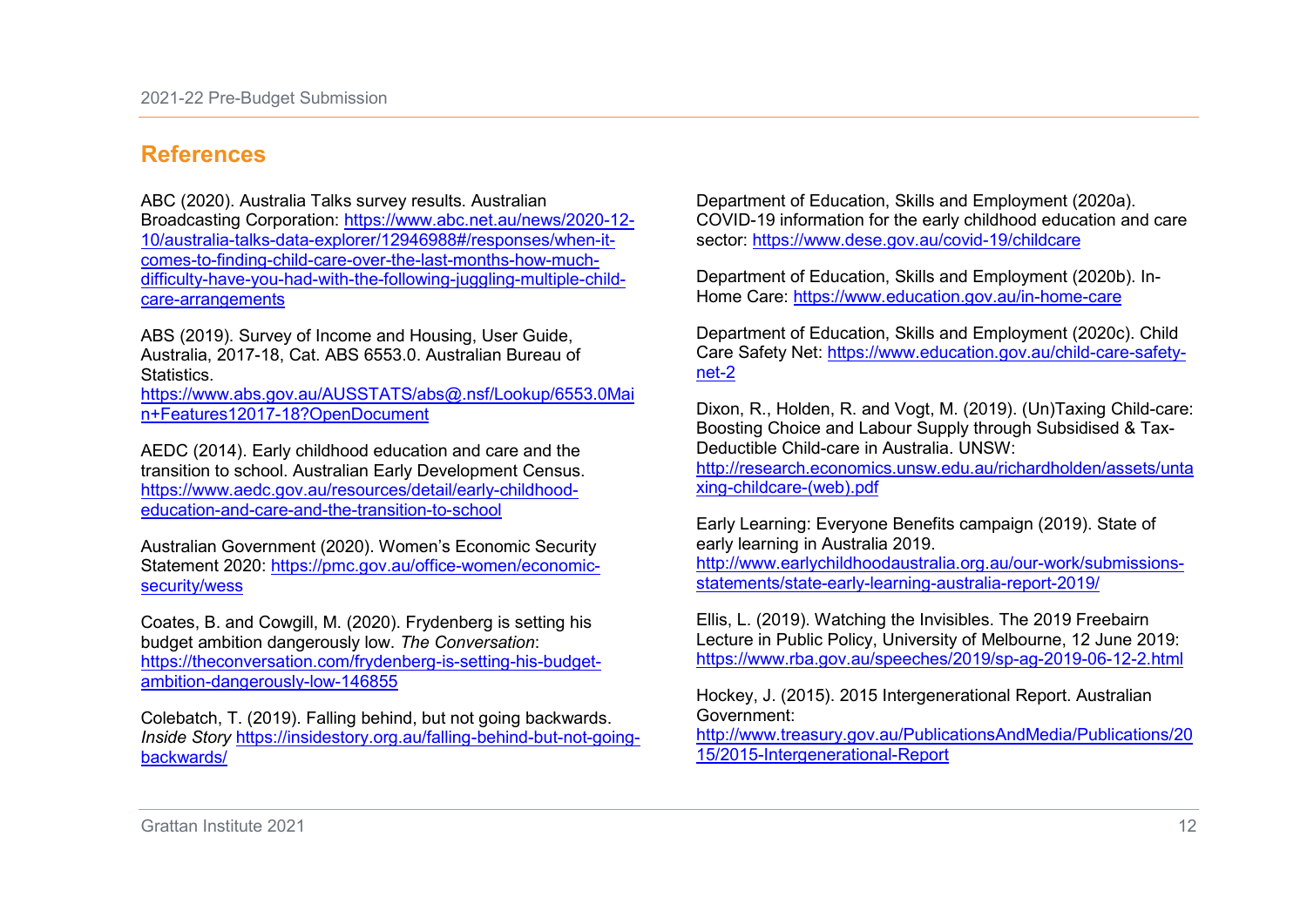IMF (2020). Addressing the Pandemic's Medium-Term Fallout in Australia and New Zealand. International Monetary Fund, December 2020:

[https://www.imf.org/en/Publications/WP/Issues/2020/12/11/Addre](https://www.imf.org/en/Publications/WP/Issues/2020/12/11/Addressing-the-Pandemic-s-Medium-Term-Fallout-in-Australia-and-New-Zealand-49931) [ssing-the-Pandemic-s-Medium-Term-Fallout-in-Australia-and-](https://www.imf.org/en/Publications/WP/Issues/2020/12/11/Addressing-the-Pandemic-s-Medium-Term-Fallout-in-Australia-and-New-Zealand-49931)[New-Zealand-49931](https://www.imf.org/en/Publications/WP/Issues/2020/12/11/Addressing-the-Pandemic-s-Medium-Term-Fallout-in-Australia-and-New-Zealand-49931)

OECD (2017). Starting Strong 2017: Key OECD Indicators on Early Childhood Education and Care. Organisation for Economic Cooperation and Development.

OECD (2020). OECD data: net childcare costs. Organisation for Economic Cooperation and Development:

<https://data.oecd.org/benwage/net-childcare-costs.htm>

PBO (2019). Australia's ageing population – Understanding the fiscal impacts over the next decade. Report No. 02/2019. Parliamentary Budget Office.

[https://www.aph.gov.au/About\\_Parliament/Parliamentary\\_Depart](https://www.aph.gov.au/About_Parliament/Parliamentary_Departments/Parliamentary_Budget_Office/Publications/Research_reports/Australias_ageing_population_-_Understanding_the_fiscal_impacts_over_the_next_decade) [ments/Parliamentary\\_Budget\\_Office/Publications/Research\\_repor](https://www.aph.gov.au/About_Parliament/Parliamentary_Departments/Parliamentary_Budget_Office/Publications/Research_reports/Australias_ageing_population_-_Understanding_the_fiscal_impacts_over_the_next_decade) ts/Australias\_ageing\_population -

Understanding the fiscal impacts over the next decade

PBO (2020). 2020-21 medium-term fiscal projections. Report No. 04/2020. Parliamentary Budget Office, 10 December 2020: [https://www.aph.gov.au/About\\_Parliament/Parliamentary\\_Depart](https://www.aph.gov.au/About_Parliament/Parliamentary_Departments/Parliamentary_Budget_Office/Publications/Research_reports/Medium-term_fiscal_projections) [ments/Parliamentary\\_Budget\\_Office/Publications/Research\\_repor](https://www.aph.gov.au/About_Parliament/Parliamentary_Departments/Parliamentary_Budget_Office/Publications/Research_reports/Medium-term_fiscal_projections) [ts/Medium-term\\_fiscal\\_projections](https://www.aph.gov.au/About_Parliament/Parliamentary_Departments/Parliamentary_Budget_Office/Publications/Research_reports/Medium-term_fiscal_projections) 

Povey, J., Brady, M., Perales, F., Clague, D., Baxter, J., Pedde, C., and Kennedy, E. (2017). Key Findings from the ISSR Evaluation of the Nanny Pilot Programme:

[https://www.dese.gov.au/uncategorised/resources/key-findings](https://www.dese.gov.au/uncategorised/resources/key-findings-issr-evaluation-nanny-pilot-programme)[issr-evaluation-nanny-pilot-programme](https://www.dese.gov.au/uncategorised/resources/key-findings-issr-evaluation-nanny-pilot-programme)

Productivity Commission (2014). Childcare and early childhood learning. Productivity Commission: <https://www.pc.gov.au/inquiries/completed/childcare/report>

Tayler, C. (2016). The E4Kids study: Assessing the effectiveness of Australian early childhood education and care programs. Final report to the Partner Organisations of the Effective Early Educational Experiences (E4Kids) study, 31 October. University of Melbourne.

[https://education.unimelb.edu.au/\\_\\_data/assets/pdf\\_file/0006/292](https://education.unimelb.edu.au/__data/assets/pdf_file/0006/2929452/E4Kids-Report-3.0_WEB.pdf) 9452/E4Kids-Report-3.0\_WEB.pdf

Treasury Centre for Population (2020). Population Statement, December 2020:

[https://population.gov.au/publications/publications-population](https://population.gov.au/publications/publications-population-statement.html)[statement.html](https://population.gov.au/publications/publications-population-statement.html)

Tseng, Y.-P., Jordan, B., Borland, J., Coombs, N., Cotter, K., Guillou, M., Hill, A., Kennedy, A. and Sheehan, J. (2019). Changing the Life Trajectories of Australia's Most Vulnerable Children. 24 months in the Early Years Education Program: Assessment of the impact on children and their primary caregivers. University of Melbourne. [https://fbe.unimelb.edu.au/\\_\\_data/assets/pdf\\_file/0003/3085770/E](https://fbe.unimelb.edu.au/__data/assets/pdf_file/0003/3085770/EYERPReport-4-web.pdf)

[YERPReport-4-web.pdf](https://fbe.unimelb.edu.au/__data/assets/pdf_file/0003/3085770/EYERPReport-4-web.pdf)

Wilkins, R. Laß, I., Butterworth, P., and Vera-Toscano, E. The Household, Income and Labour Dynamics in Australia Survey: Selected Findings from Waves 1 to 17. Melbourne Institute: Applied Economic & Social Research, The University of Melbourne:

[https://melbourneinstitute.unimelb.edu.au/\\_\\_data/assets/pdf\\_file/0](https://melbourneinstitute.unimelb.edu.au/__data/assets/pdf_file/0011/3127664/HILDA-Statistical-Report-2019.pdf) [011/3127664/HILDA-Statistical-Report-2019.pdf](https://melbourneinstitute.unimelb.edu.au/__data/assets/pdf_file/0011/3127664/HILDA-Statistical-Report-2019.pdf)